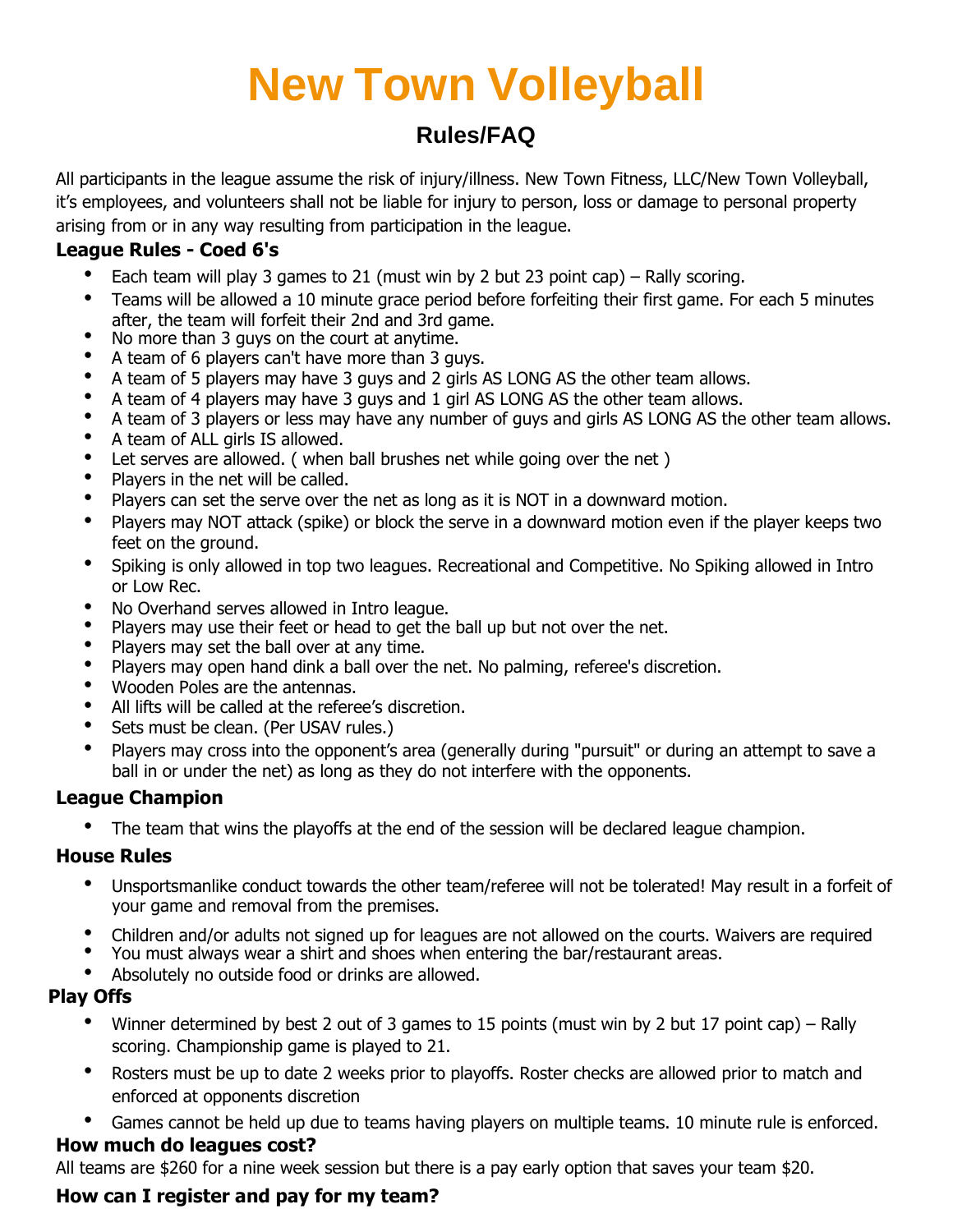You may register and complete payment at Newtownvolleyball.com through Paypal. Checks are also accepted for sponsorships

# Choose The Right Division For Your Skill Level

# · **Intro to Volleyball (d) – NO Spiking or Overhand Serves Allowed**

True beginners' league. Little to no experience playing volleyball and trying to learn while having fun. Players should aim to transition to Low Rec after 3 sessions in intro league.

### · **Low Rec (c) – NO Spiking Allowed**

*\*\* DEF (Spike): Hitting the ball at a strong downward angle into the opponents court*

Most players have played before but are still learning basics.

### · **Recreational (b.bb) – Spiking Allowed**

More competitive play, skill level is moderate.

#### · **Competitive (a.aa.aaa) – \*Plays Thursday Only**

Competitive play, skill level ranges from competitive to open.